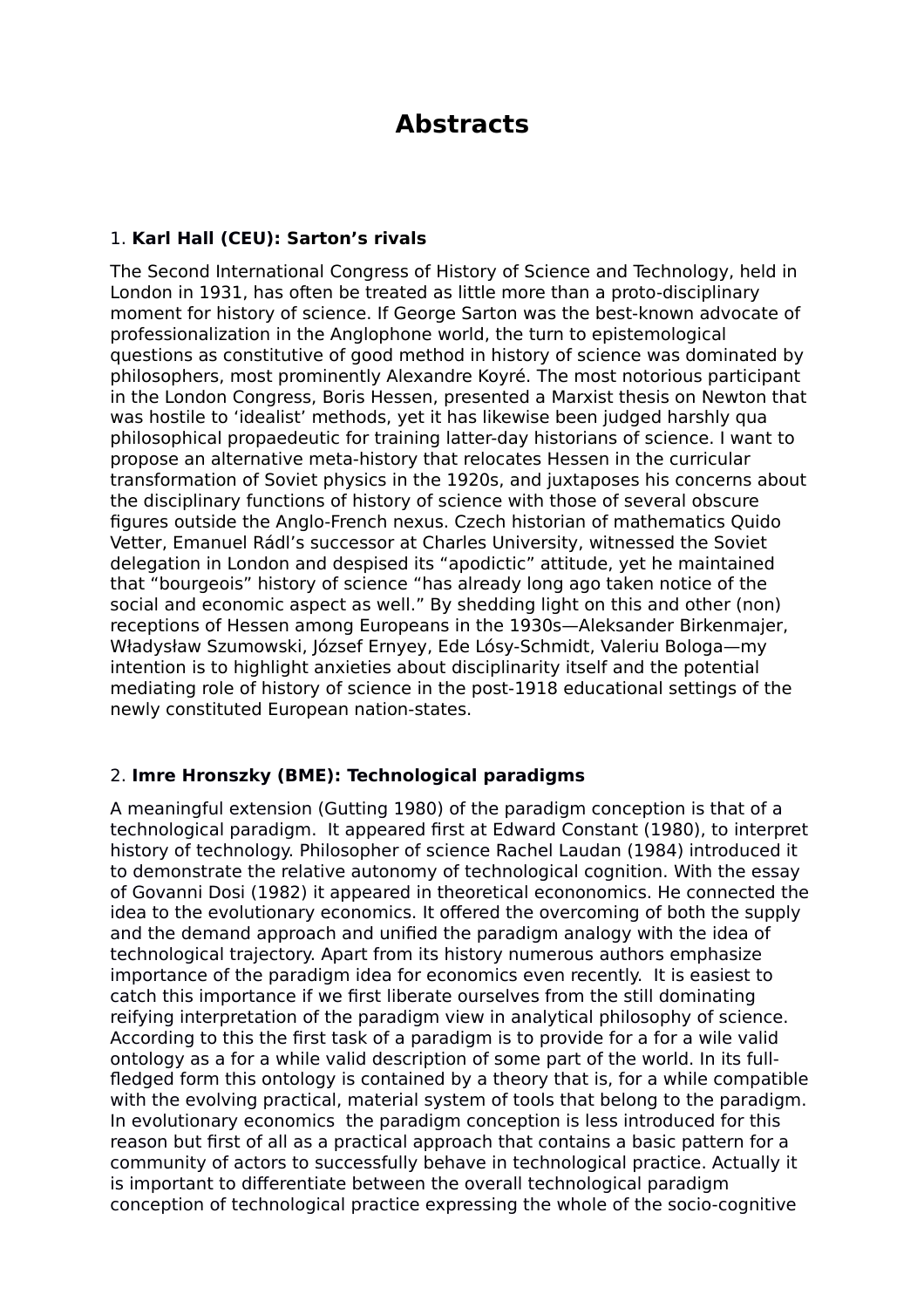and practical behaviour of the half-open community, trying to find out and realise some technological functioning, and the narrower practice, being realised by technological sciences as a reconstruction of the former. The conception of the technological paradigm and paradigm change directed technological development in the technological "innovation journey" has radical political, policy and management consequences for interpreting and influencing the recently unfolding overall scientific-technological revolution.

## 3. **Balázs Gyenis (MTA): Do ideal gases have color?**

We note that James Clerk Maxwell's work on color vision provided him familiarity with and sensitivity to application of statistical reasoning prior to his first foray into the kinetic theory of gases in 1860. This includes an encounter with distributions outside the context of error theory, and hence understanding probabilities as being rooted in the physical phenomena was not entirely new to him when he started working on the kinetic theory. We also call attention to a potential conflation of notions of probabilistic and value independence in relevant prior works of his contemporaries and of his own (which might have impacted his adoption of the most suspect assumption of his famous Proposition IV), and we address the parallels Maxwell draws between color mixing in his three dimensional color space and addition of vectors in three dimensions in mechanics.

# 4. **Martha Lampland (UCSD/CEU): The illusion of abstraction**

I intend to write an article developing the idea that our usual understanding of abstraction in formalizing practices as erasing particularities is wrongheaded. I will argue that the bits and pieces of cultural knowledge and the array of social practices that shape formalizing practices live on in the discrete symbols that they have produced, i.e. in mathematical formulae, charts and graphs. If we recognize the pragmatic conditions of crafting social policy, then we must concede that formal representations are necessarily indexical, i.e. contingent on their initial formulation. I will use evidence from the history of public health, recent studies of algorithmic accountability, and my own research on wage systems.

# 5. **Mathieu Charbonneau (CEU): Scaling culture up and down**

Cultural transmission experiments are now mainstream experimental protocols. Whereas psychological experiments on learning typically deal with individuals solving a task on their own, transmission experiments allow participants to learn from one another. In their ecological (i.e. real world) settings, cultural phenomena are often large-scale population-level phenomena and span over several biological generations. In contrast, laboratory experiments involve much smaller artificial groups (or microsocieties) over much shorter time periods. A key challenge faced by cultural transmission experiments consists in dealing with this asymmetry: How can these experiments retain the relevant features of actual cultural populations so as to serve as proper models? My present research consists in addressing the issue of the scalability of complex populations-systems into manageable yet adequate experimental systems.